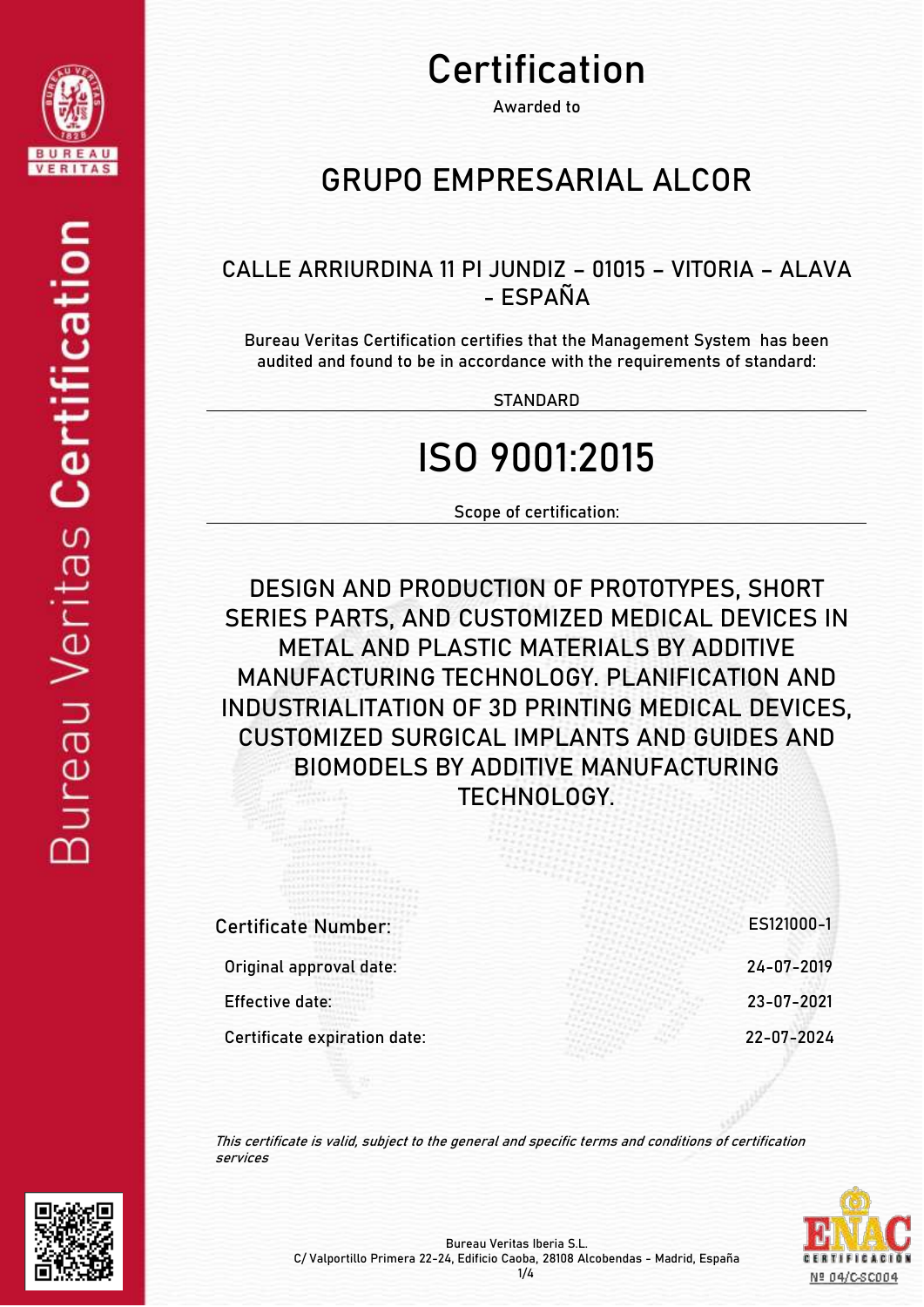

## Certification

Awarded to

## GRUPO EMPRESARIAL ALCOR

| <b>Site</b>                                       | <b>Address</b>                                                                          | <b>Scope</b>                                                                                                                                                                       |
|---------------------------------------------------|-----------------------------------------------------------------------------------------|------------------------------------------------------------------------------------------------------------------------------------------------------------------------------------|
| <b>MIZAR ADDITIVE</b><br><b>MANUFACTURING SLU</b> | <b>CALLE ARRIURDINA 11</b><br>PL JUNDIZ - 01015 -<br>VITORIA - ALAVA -<br><b>FSPAÑA</b> | <b>DESIGN AND PRODUCTION OF</b><br>PROTOTYPES, SHORT SERIES PARTS,<br>AND CUSTOMIZED MEDICAL DEVICES<br>IN METAL AND PLASTIC MATERIALS<br>BY ADDITIVE MANUFACTURING<br>TECHNOLOGY. |
| MIZAR HEALTH, SL                                  | <b>CALLE ARRIURDINA 11</b><br>PI JUNDIZ - 01015 -<br>VITORIA - ALAVA -<br><b>ESPAÑA</b> | PLANIFICATION AND<br>INDUSTRIALITATION OF 3D PRINTING<br>MEDICAL DEVICES, CUSTOMIZED<br>SURGICAL IMPLANTS AND GUIDES<br>AND BIOMODELS BY ADDITIVE<br>MANUFACTURING TECHNOLOGY.     |

| <b>Certificate Number:</b>   | ES121000-1 |
|------------------------------|------------|
| Original approval date:      | 24-07-2019 |
| <b>Effective date:</b>       | 23-07-2021 |
| Certificate expiration date: | 22-07-2024 |
|                              |            |

This certificate is valid, subject to the general and specific terms and conditions of certification services



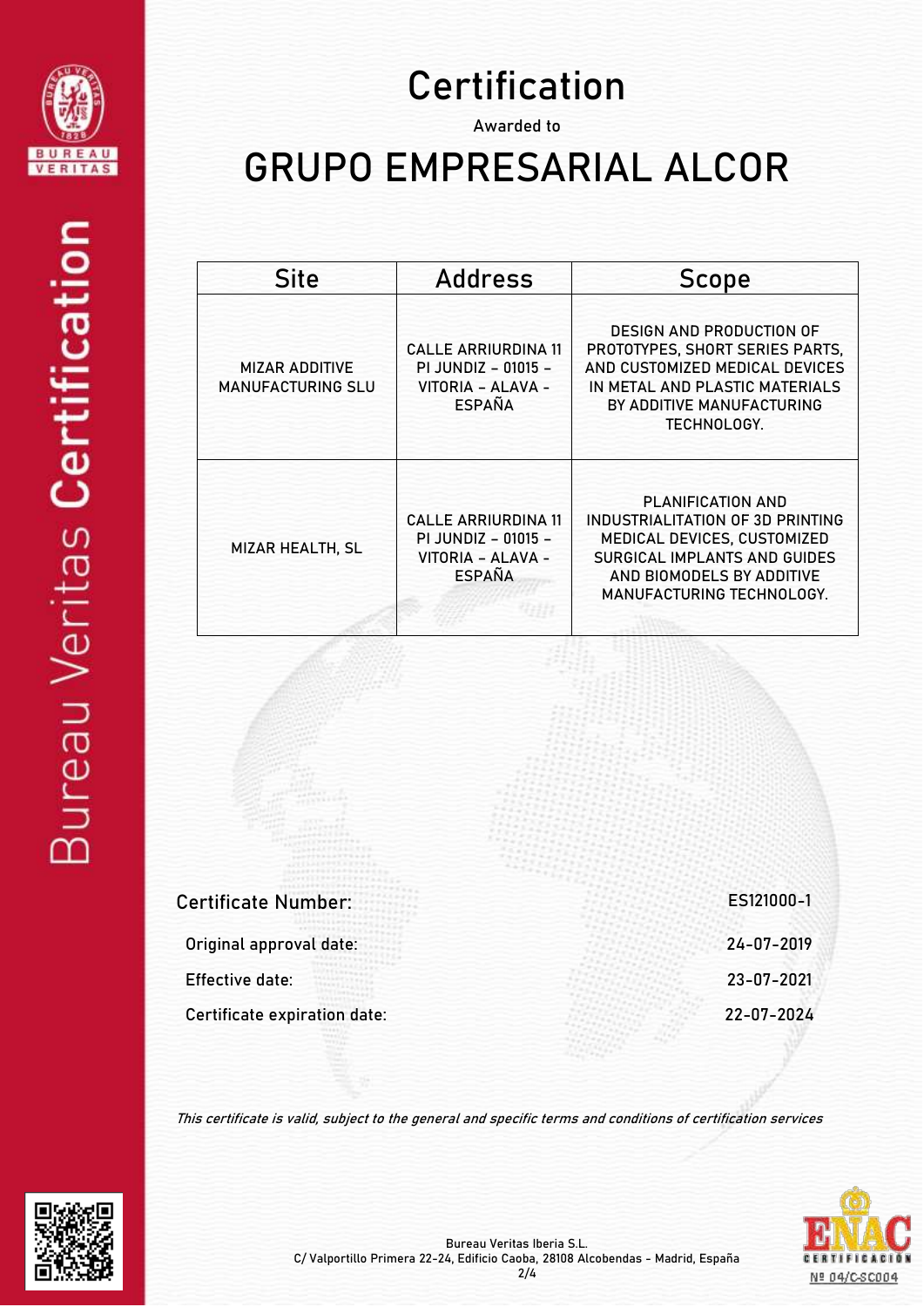

#### ANNEX **Certification** Awarded to

### MIZAR ADDITIVE MANUFACTURING SLU

#### CALLE ARRIURDINA 11 PI JUNDIZ – 01015 – VITORIA – ALAVA - ESPAÑA

Bureau Veritas Certification certifies that the Management System has been audited and found to be in accordance with the requirements of standard:

STANDARD

## ISO 9001:2015

Scope of certification:

### DESIGN AND PRODUCTION OF PROTOTYPES, SHORT SERIES PARTS, AND CUSTOMIZED MEDICAL DEVICES IN METAL AND PLASTIC MATERIALS BY ADDITIVE MANUFACTURING TECHNOLOGY.

| ES121000-A-1 |
|--------------|
| 24-07-2019   |
| 23-07-2021   |
| 22-07-2024   |
|              |

The existence and validity of this certificate are subject to those of the main certificate nº: ES121000-1